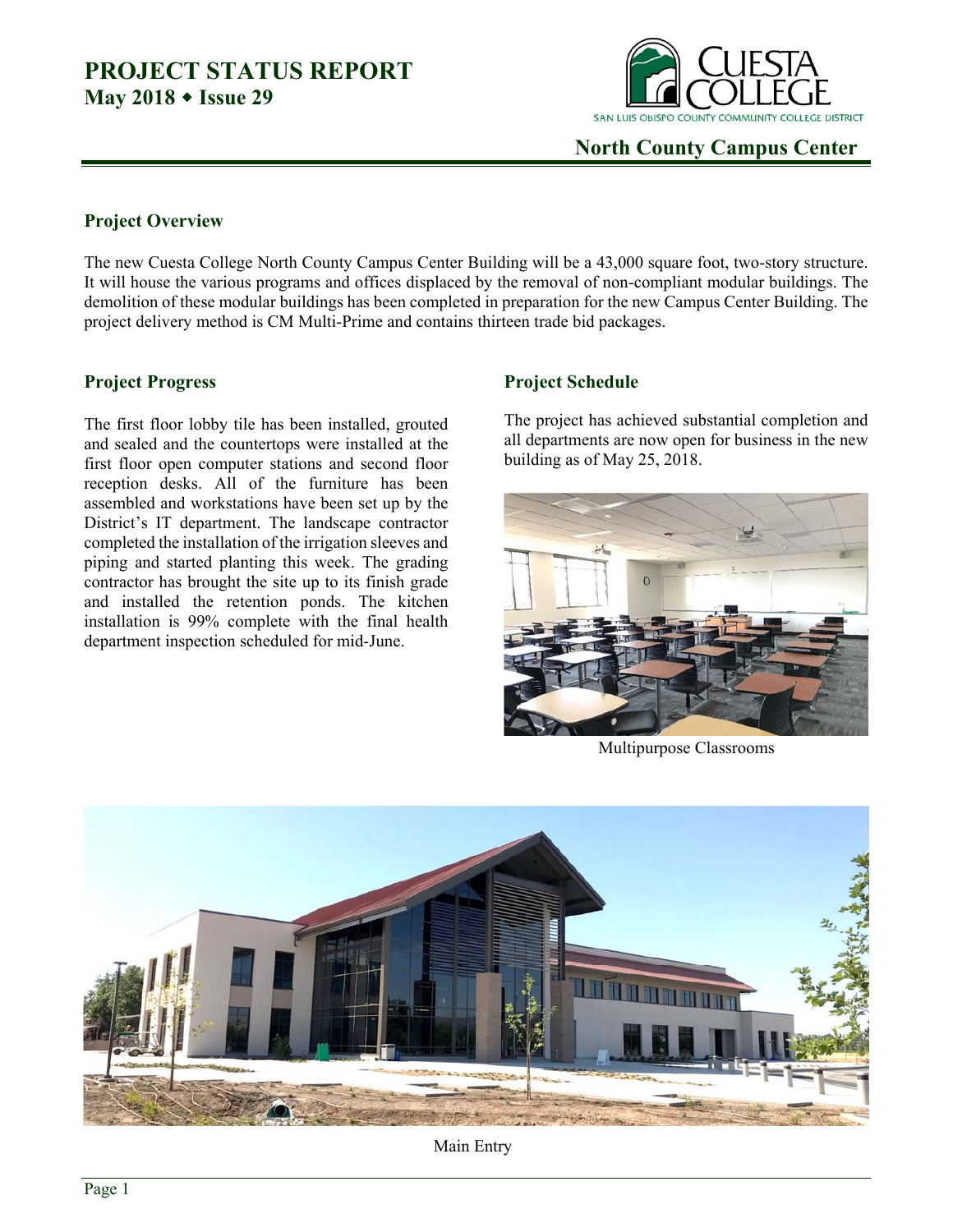## **PROJECT STATUS REPORT June 2018 Issue 30**



# **North County Campus Center**





Lobby Lobby & Main Stairs





Cafeteria First Floor Corridor and Skylight